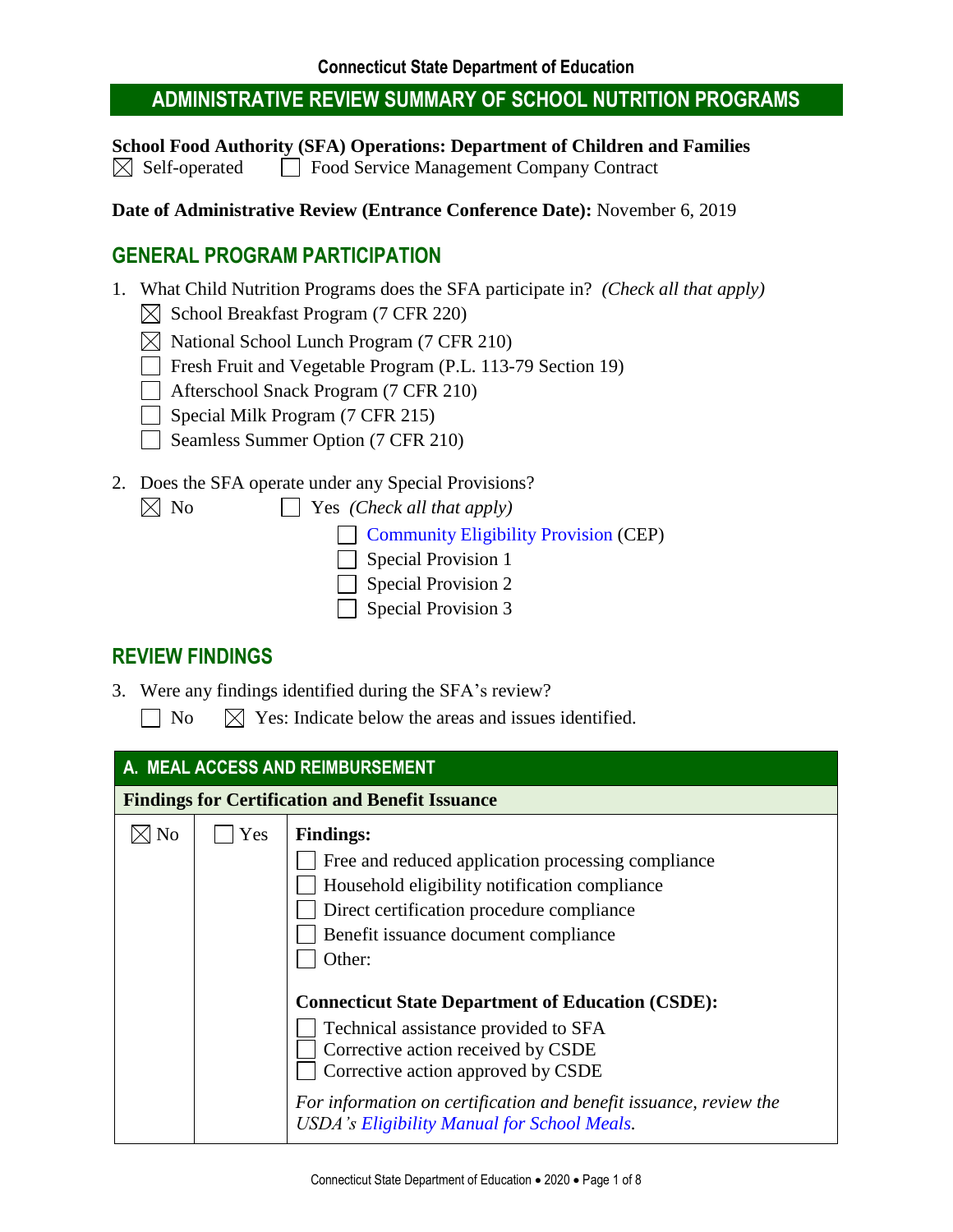| A. MEAL ACCESS AND REIMBURSEMENT, continued                                                                                               |                                   |                                                                                                                                                                                                                                                                                                                                                                                                                                                                                                                                                                                                                                                              |
|-------------------------------------------------------------------------------------------------------------------------------------------|-----------------------------------|--------------------------------------------------------------------------------------------------------------------------------------------------------------------------------------------------------------------------------------------------------------------------------------------------------------------------------------------------------------------------------------------------------------------------------------------------------------------------------------------------------------------------------------------------------------------------------------------------------------------------------------------------------------|
| <b>Verification of Household Applications</b><br>$\boxtimes$ Not applicable (sponsor does not collect free and reduced meal applications) |                                   |                                                                                                                                                                                                                                                                                                                                                                                                                                                                                                                                                                                                                                                              |
| N <sub>o</sub>                                                                                                                            | Yes                               | <b>Findings:</b><br>Verification process compliance<br>Household verification letter compliance<br>Verification benefit issuance document compliance<br>Other:<br><b>CSDE:</b><br>Technical assistance provided to SFA<br>Corrective action received by CSDE<br>Corrective action approved by CSDE                                                                                                                                                                                                                                                                                                                                                           |
|                                                                                                                                           |                                   | For information on verification, visit the CSDE's Verification<br>webpage.                                                                                                                                                                                                                                                                                                                                                                                                                                                                                                                                                                                   |
|                                                                                                                                           | <b>Meal Counting and Claiming</b> |                                                                                                                                                                                                                                                                                                                                                                                                                                                                                                                                                                                                                                                              |
| N <sub>o</sub>                                                                                                                            | $\boxtimes$ Yes                   | <b>Findings:</b><br>$\boxtimes$ Meal counting and claiming compliance<br>Edit Check compliance<br>$\boxtimes$ Counting, consolidating, and recording of reimbursable meals<br>compliance<br>Policy compliance for incomplete meals, second meals, visiting<br>student meals, adult and non-student meals, student worker meals,<br>a la carte items, field trip meals, or pre-paid meals<br>Other:<br><b>CSDE:</b><br>Technical assistance provided to SFA<br>$\boxtimes$ Corrective action received by CSDE<br>Corrective action approved by CSDE<br>For information on meal counting and claiming, visit the CSDE's<br>Meal Counting and Claiming webpage. |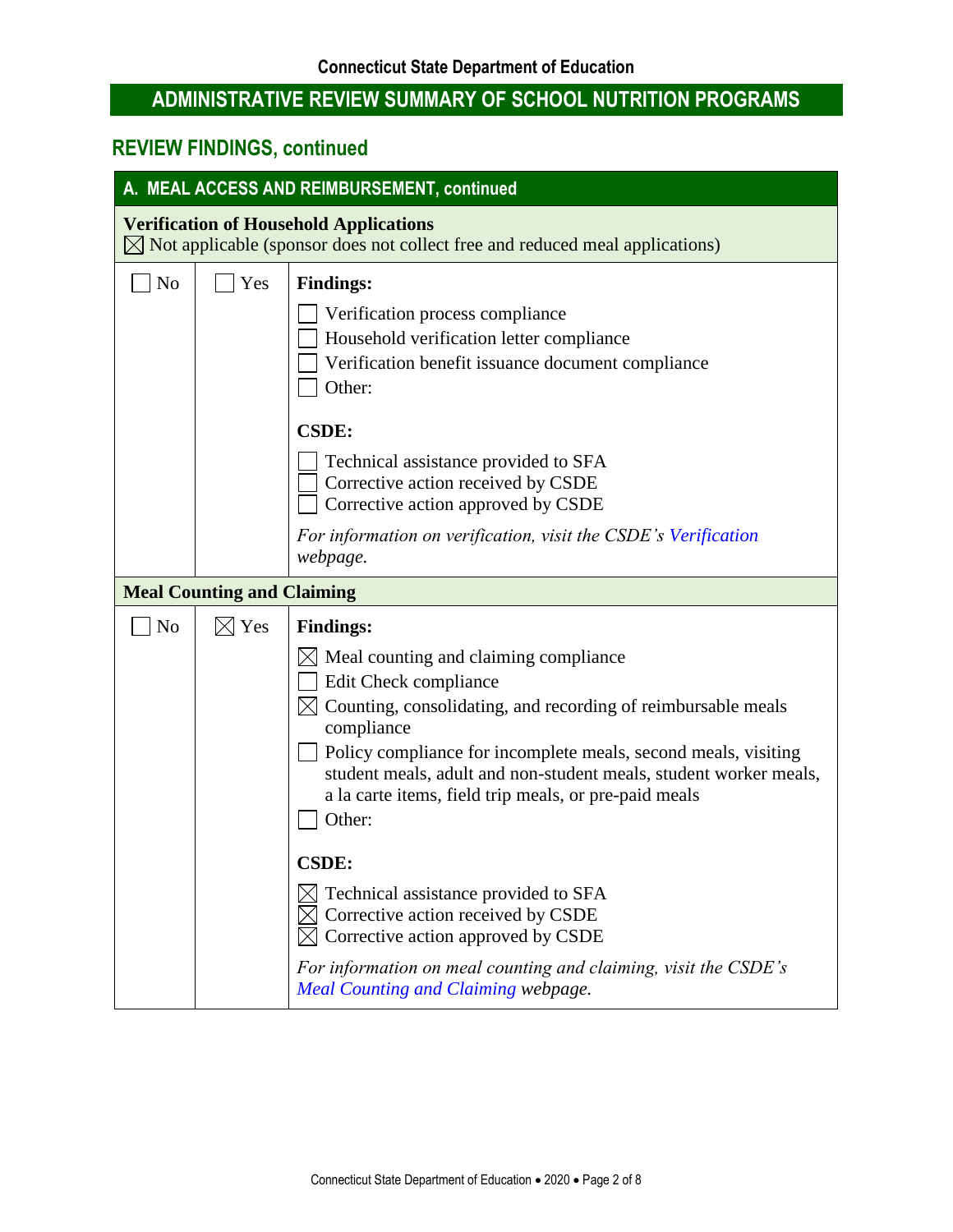| <b>B. MEAL PATTERN AND NUTRITIONAL QUALITY</b> |                 |                                                                                                                                        |
|------------------------------------------------|-----------------|----------------------------------------------------------------------------------------------------------------------------------------|
| <b>Meal Components and Quantities</b>          |                 |                                                                                                                                        |
| N <sub>o</sub>                                 | $\boxtimes$ Yes | <b>Findings:</b>                                                                                                                       |
|                                                |                 | Meal pattern compliance (whole grain-rich, vegetable subgroups,<br>milk type):<br><b>Breakfast</b><br>Lunch                            |
|                                                |                 | Meal component compliance<br><b>Breakfast</b><br>Lunch                                                                                 |
|                                                |                 | $\boxtimes$ Sufficient quantities/complete meal compliance<br><b>Breakfast</b><br>Lunch                                                |
|                                                |                 | $\boxtimes$ Production record compliance<br><b>Breakfast</b><br>Lunch                                                                  |
|                                                |                 | Other:                                                                                                                                 |
|                                                |                 | <b>CSDE:</b>                                                                                                                           |
|                                                |                 | Technical assistance provided to SFA<br>Corrective action received by CSDE<br>Corrective action approved by CSDE                       |
|                                                |                 | For information on the USDA meal pattern requirements, visit the<br><b>CSDE's Meal Patterns for School Nutrition Programs webpage.</b> |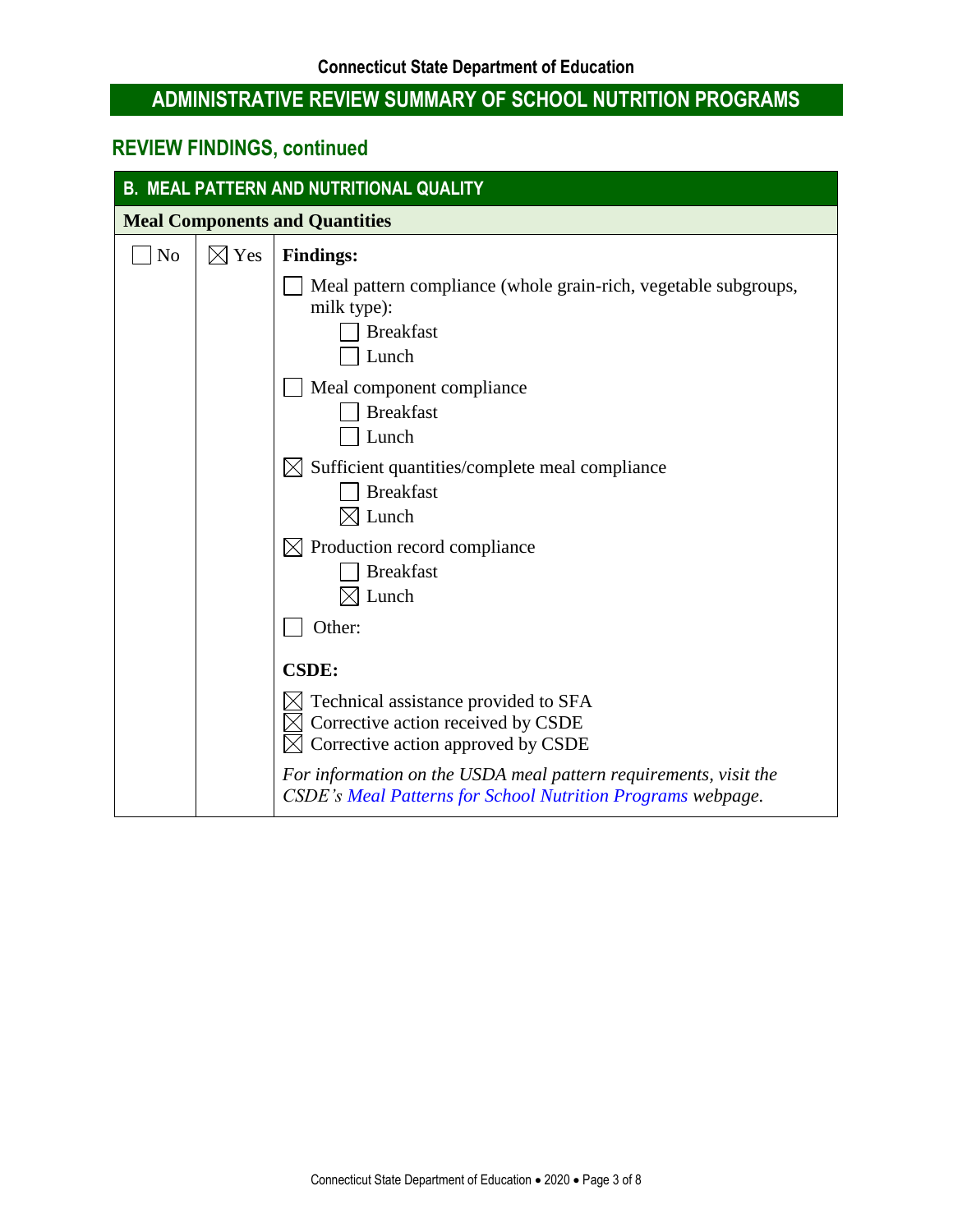| <b>B. MEAL PATTERN AND NUTRITIONAL QUALITY, continued</b> |                 |                                                                                                                                     |
|-----------------------------------------------------------|-----------------|-------------------------------------------------------------------------------------------------------------------------------------|
| <b>Offer versus Serve (OVS)</b>                           |                 |                                                                                                                                     |
| N <sub>o</sub>                                            | $\boxtimes$ Yes | <b>Findings:</b>                                                                                                                    |
|                                                           |                 | Meal selection compliance under OVS<br><b>Breakfast</b><br>Lunch                                                                    |
|                                                           |                 | Reimbursable meal compliance under OVS<br><b>Breakfast</b><br>Lunch                                                                 |
|                                                           |                 | $\boxtimes$ Food service staff/cashier knowledge of OVS compliance<br><b>Breakfast</b><br>Lunch                                     |
|                                                           |                 | $\boxtimes$ Student knowledge of OVS compliance<br>$\boxtimes$ Breakfast<br>Lunch                                                   |
|                                                           |                 | Other:                                                                                                                              |
|                                                           |                 | <b>CSDE:</b>                                                                                                                        |
|                                                           |                 | Technical assistance provided to SFA<br>Corrective action received by CSDE<br>Corrective action approved by CSDE                    |
|                                                           |                 | For information on OVS, visit the CSDE's OVS for School Nutrition<br>Programs webpage.                                              |
|                                                           |                 | <b>Dietary Specifications and Nutrient Analysis</b>                                                                                 |
| $\boxtimes$ No                                            | Yes             | <b>Findings:</b>                                                                                                                    |
|                                                           |                 | Nutrient analysis not required<br>Nutrient analysis conducted<br><b>Breakfast</b><br>Lunch<br>Other:                                |
|                                                           |                 | <b>CSDE:</b>                                                                                                                        |
|                                                           |                 | Technical assistance provided to SFA<br>Corrective action received by CSDE<br>Corrective action approved by CSDE                    |
|                                                           |                 | For information on the USDA dietary specifications, visit the CSDE's<br><b>Meal Patterns for School Nutrition Programs webpage.</b> |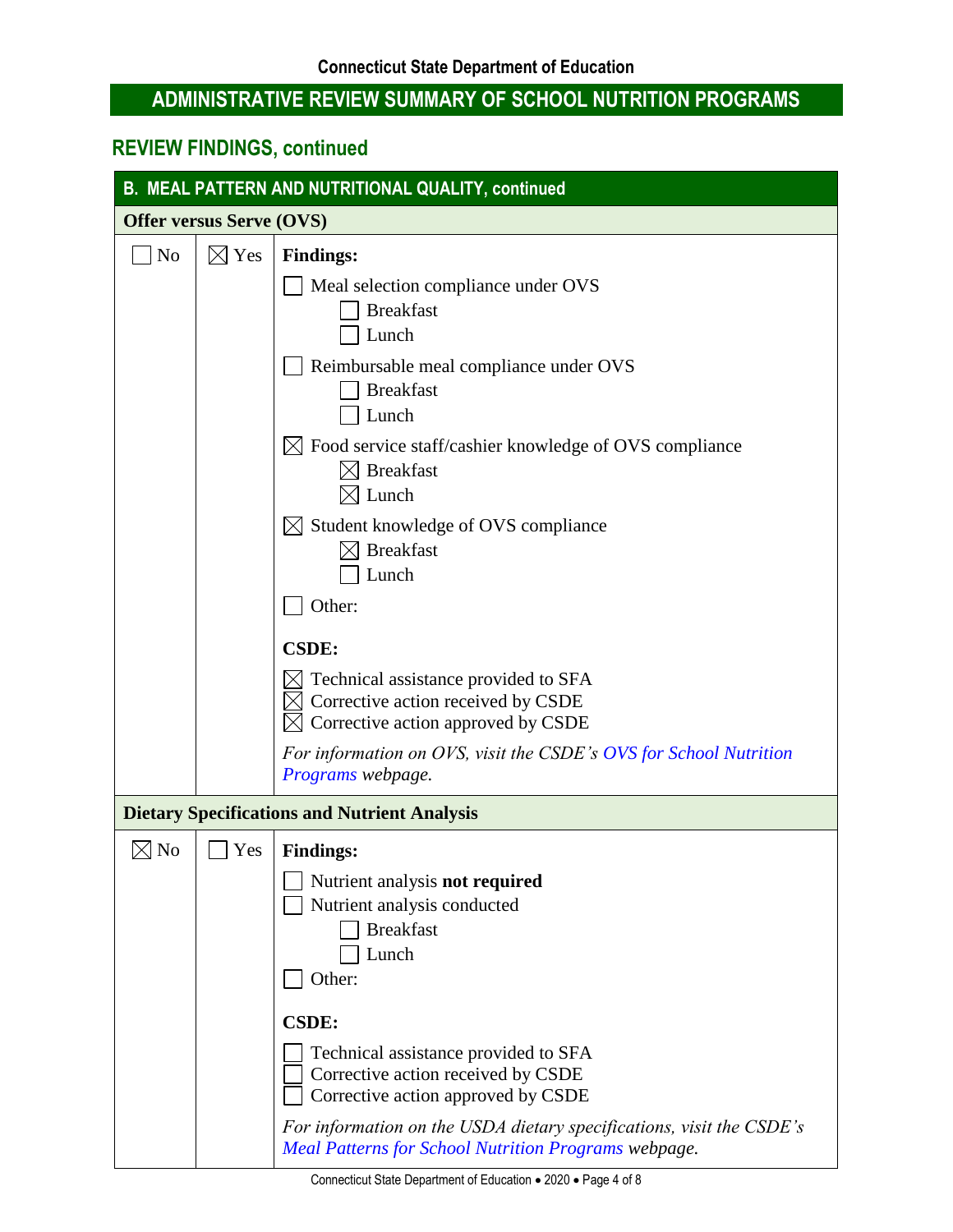| <b>C. GENERAL PROGRAM COMPLIANCE</b> |                                             |                                                                                                                                                                                                                                                                                                                                                                                                                                                                        |  |
|--------------------------------------|---------------------------------------------|------------------------------------------------------------------------------------------------------------------------------------------------------------------------------------------------------------------------------------------------------------------------------------------------------------------------------------------------------------------------------------------------------------------------------------------------------------------------|--|
|                                      | <b>Civil Rights (FNS Instruction 113-1)</b> |                                                                                                                                                                                                                                                                                                                                                                                                                                                                        |  |
| N <sub>o</sub>                       | $\boxtimes$ Yes                             | <b>Findings:</b><br>Nondiscrimination statement compliance<br>Accommodating special dietary needs compliance<br>Written complaint procedure compliance<br>Civil rights training compliance<br>Other: Current "And Justice for All Poster" not displayed<br><b>CSDE:</b><br>Technical assistance provided to SFA<br>Corrective action received by CSDE<br>Corrective action approved by CSDE<br>For information on the USDA civil rights requirements, visit the CSDE's |  |
|                                      |                                             | Civil Rights for Child Nutrition Programs webpage.                                                                                                                                                                                                                                                                                                                                                                                                                     |  |
|                                      |                                             | <b>Local School Wellness Policy</b>                                                                                                                                                                                                                                                                                                                                                                                                                                    |  |
| $\boxtimes$ No                       | Yes                                         | <b>Findings:</b><br>Wellness policy compliance<br>Other:<br><b>CSDE:</b><br>Technical assistance provided to SFA<br>Corrective action received by CSDE<br>Corrective action approved by CSDE<br>For information on school wellness policies, visit the CSDE's School<br>Wellness Policies webpage.                                                                                                                                                                     |  |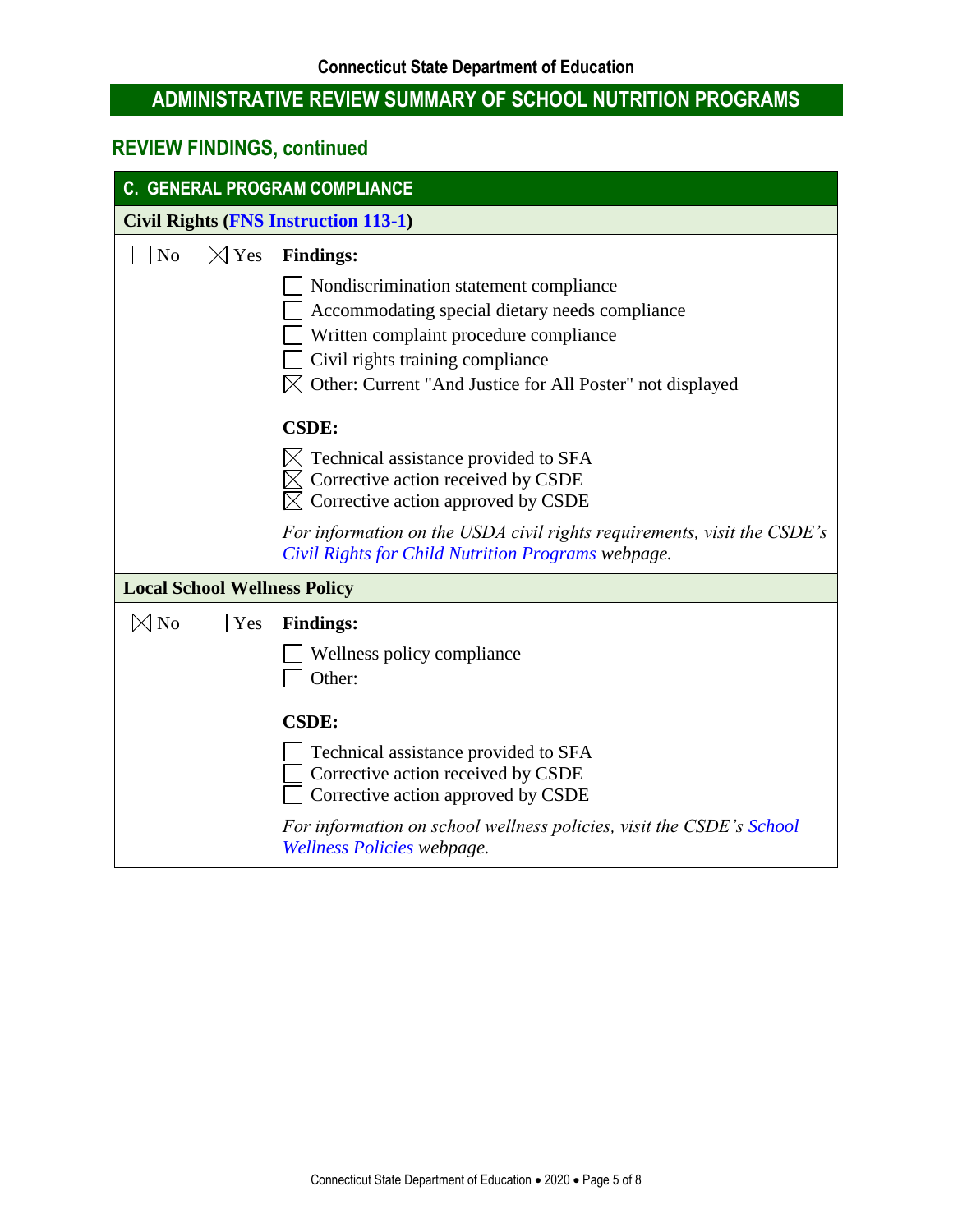| C. GENERAL PROGRAM COMPLIANCE. continued     |                                |                                                                                                                                                                                                                                                                                                                                                                                                                                                                                                                               |  |
|----------------------------------------------|--------------------------------|-------------------------------------------------------------------------------------------------------------------------------------------------------------------------------------------------------------------------------------------------------------------------------------------------------------------------------------------------------------------------------------------------------------------------------------------------------------------------------------------------------------------------------|--|
|                                              | <b>Smart Snacks in Schools</b> |                                                                                                                                                                                                                                                                                                                                                                                                                                                                                                                               |  |
| $\boxtimes$ No                               | Yes                            | <b>Findings:</b><br>Foods and beverages sold on the school campus (excluding<br>reimbursable meals) are Smart Snacks compliant<br>Other:                                                                                                                                                                                                                                                                                                                                                                                      |  |
|                                              |                                | <b>CSDE:</b><br>Technical assistance provided to SFA<br>Corrective action received by CSDE<br>Corrective action approved by CSDE<br>For information on Smart Snacks, visit the CSDE's Smart Snacks<br><b>Nutrition Standards webpage.</b>                                                                                                                                                                                                                                                                                     |  |
| <b>Food Safety, Storage and Buy American</b> |                                |                                                                                                                                                                                                                                                                                                                                                                                                                                                                                                                               |  |
| N <sub>o</sub>                               | $\boxtimes$ Yes                | <b>Findings:</b><br>Food Safety Plan compliance<br>Food Safety inspections compliance<br>Buy American Provision compliance<br>Other:<br><b>CSDE:</b><br>Technical assistance provided to SFA<br>Corrective action received by CSDE<br>Corrective action approved by CSDE<br>For information on food safety, visit the CSDE's Food Safety for Child<br>Nutrition Programs webpage. For information on the Buy American<br>requirements, review the USDA's memo SP-24-2016, Questions and<br>Answers on Buy American Provision. |  |
| <b>Other Areas</b>                           |                                |                                                                                                                                                                                                                                                                                                                                                                                                                                                                                                                               |  |
| $\boxtimes$ No                               | Yes                            | <b>Findings:</b><br>Other:<br><b>CSDE:</b><br>Technical assistance provided to SFA<br>Corrective action received by CSDE<br>Corrective action approved by CSDE                                                                                                                                                                                                                                                                                                                                                                |  |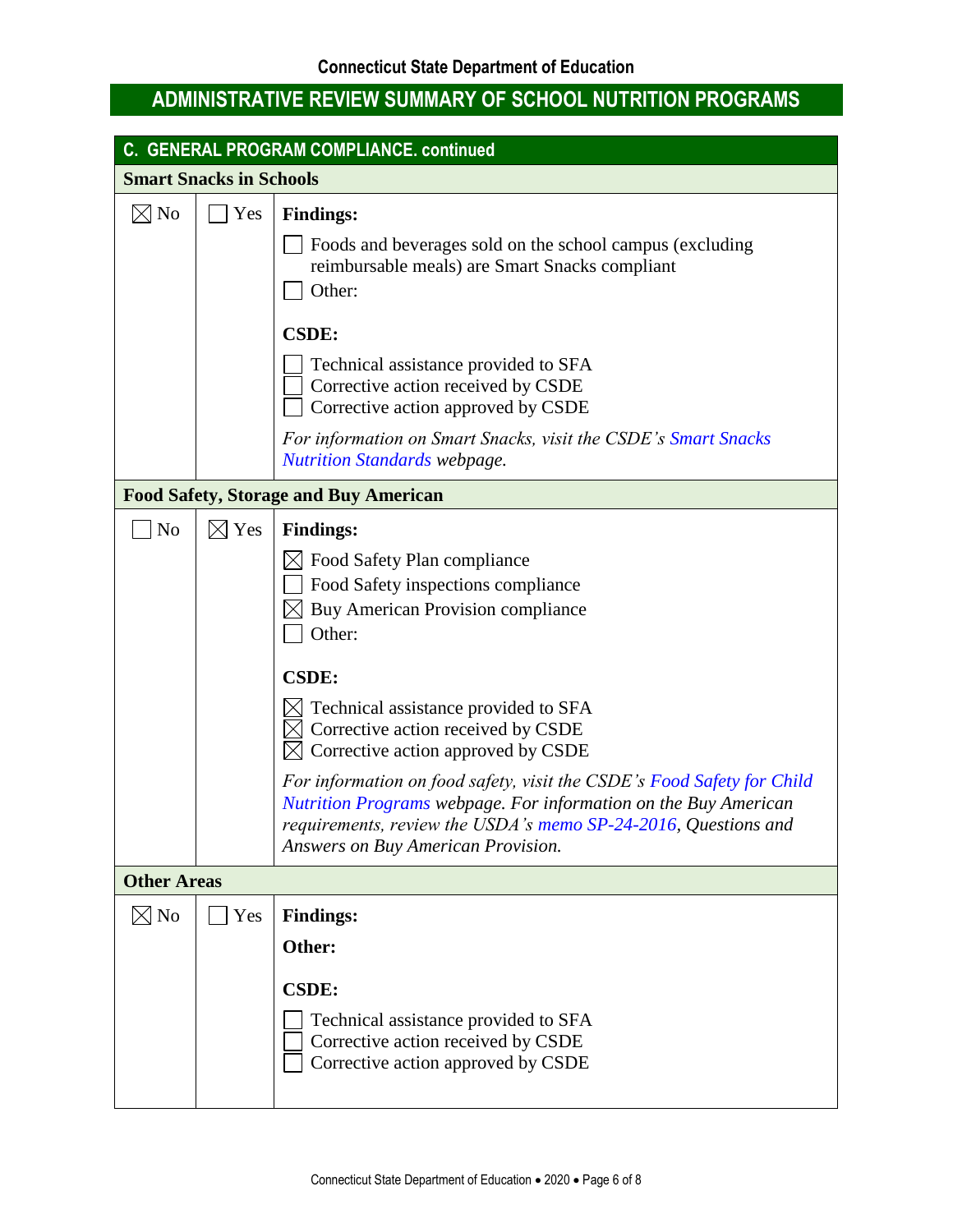Additional Comments: